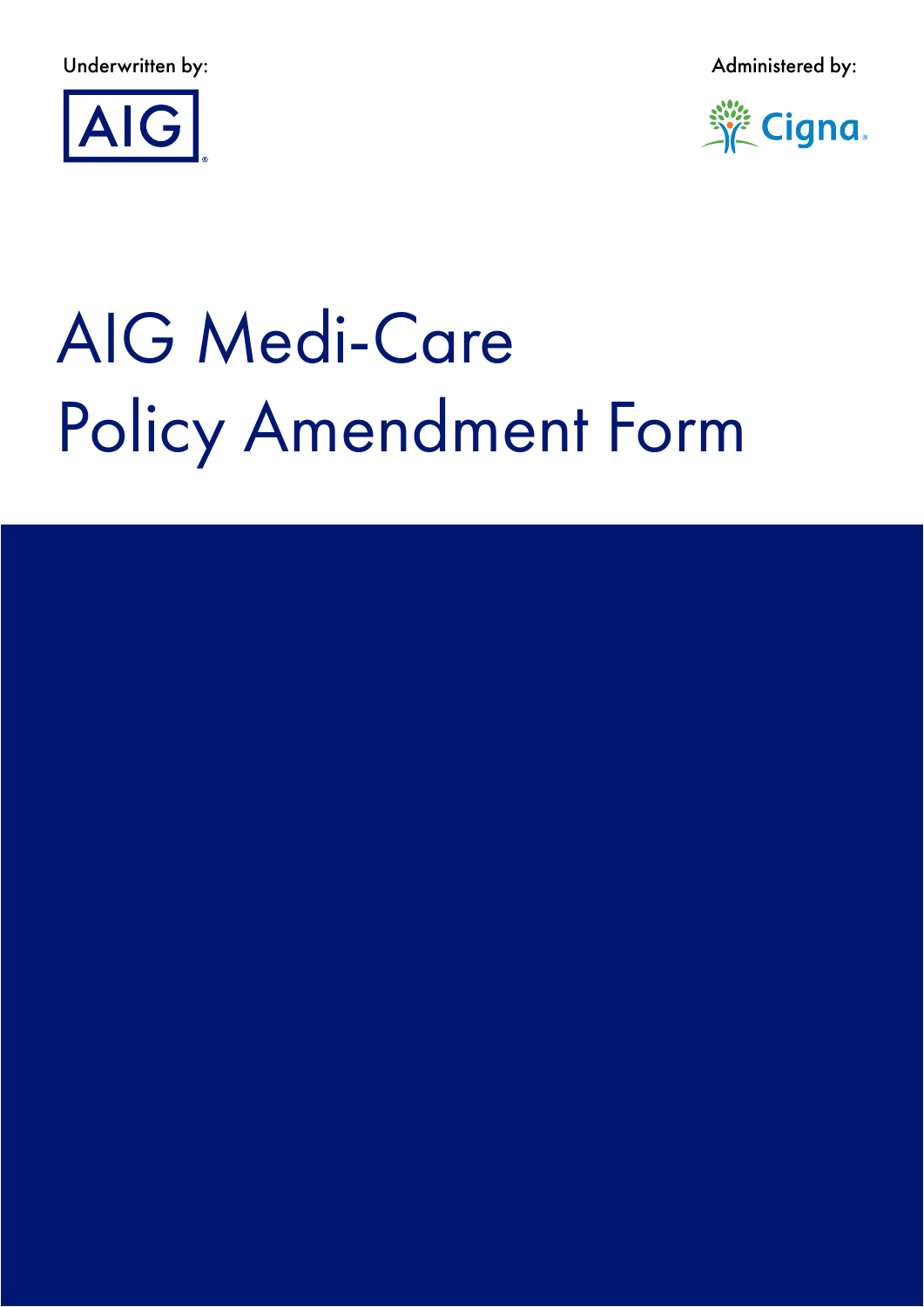## AIG Medi-Care Policy Amendment Form

Please complete this application and return the FULL form to us by email. See our contact information at the end of this form. Please complete this form in BLOCK CAPITALS.

# **APPLICANT DETAILS**

Policyholder's Name

Policy Number

#### **HOW WE USE YOUR INFORMATION**

In relation to the personal information collected in this claim form (or otherwise provided during the course of the claim process, including by way of call recordings), I agree and consent, and if I am submitting information relating to another individual, I represent and warrant that I have the authority to provide that information to AIG Asia Pacific Insurance Pte. Ltd. ("AIG") and/or its service providers, I have informed the individual about the purposes for which his/ her personal information is collected, used and disclosed as well as the parties to whom such personal information may be disclosed by AIG and/or its service providers, as set out in the contents of the consent clause below and the individual agrees and consents, that AIG and/or its service providers may collect, use and process my/his/her personal information as follows:

a) the personal information may be collected, used and disclosed by AIG and/or its service providers to:

- i. process and administer this insurance claim;
- ii. assess, investigate, adjust and make a decision on this claim;
- iii. administer my insurance policy (including pursuing recovery from reinsurers or other parties);
- iv. deal with disputes and complaints,
- v. respond to requests for information from public and governmental/ regulatory authorities, statutory boards and for audit, compliance, investigation and inspection purposes;
- vi. respond to requests from the policyholder;
- vii. carry out due diligence or other screening activities (including background check(s)) in accordance with legal or regulatory obligations or risk management procedures that may be required by law or that may have been put in place by AIG;
- viii. compliance with legal or regulatory obligations, risk management procedures and AIG internal policies;
- ix. manage AIG's infrastructure and business operations; and
- x. for other purposes stated in AIG's Data Privacy Policy.

b) AIG and/or its service providers may transfer the personal information to the following classes of persons (whether located in Singapore or elsewhere) for the purposes identified in (a) above:

- i. third parties providing services related to the administration of my policy (including reinsurers) and processing of my claim;
- ii. AIG's agents:
- iii. brokers, my authorised agents or representatives or next-of-kin;
- iv. the policyholder;
- v. legal process participants and their advisors;
- vi. governmental/regulatory authorities, industry associations, courts, other alternative dispute resolution forums;
- vii. other financial institutions for the purpose of administering this claim, obtaining policy payments;
- viii. loss adjustors, assessors, third party administrators, emergency providers, legal services providers, retailers, medical providers and travel carriers,
- ix. external auditors;
- x. another member of the AIG group (for all of the purposes stated in (a)) in any country; or
- xi. other parties referred to in AIG's Data Privacy Policy for the purposes stated therein.

Note: The full version of AIG's Data Privacy Policy can be found at https://www.aig.sg/privacy

#### **POLICY AMENDMENTS - Please ensure an answer is provided for each question**

|                                                                                        |     | <b>Change?</b> |    | Select new plan design<br>Please tick all selections you would like on your plan going forward. |
|----------------------------------------------------------------------------------------|-----|----------------|----|-------------------------------------------------------------------------------------------------|
| <b>Product</b><br>Silver / Gold / Platinum                                             | Yes |                | No | Silver<br>Gold<br>Platinum                                                                      |
| Area of cover<br>Worldwide including USA / Worldwide<br>excluding USA                  | Yes |                | No | Worldwide including USA<br>Worldwide excluding USA                                              |
| Module(s)<br>Outpatient / Medical Evacuation / Health &<br>Wellbeing / Vision & Dental | Yes |                | No | <b>Medical Evacuation</b><br>Outpatient<br>Health & Wellbeing<br>Vision & Dental                |

**Please note: If you are seeking to add only the Health and Wellbeing module, there is no requirement to complete the health questionnaire. If you are seeking to add only the Vision & Dental module, please complete only Question 6 of the health questionnaire. For all other modules please complete the health questionnaire in full.**

#### **REASONS FOR CHANGING YOUR COVER?**

| Can you please tell us why you need to make |  |  |
|---------------------------------------------|--|--|
| these changes?                              |  |  |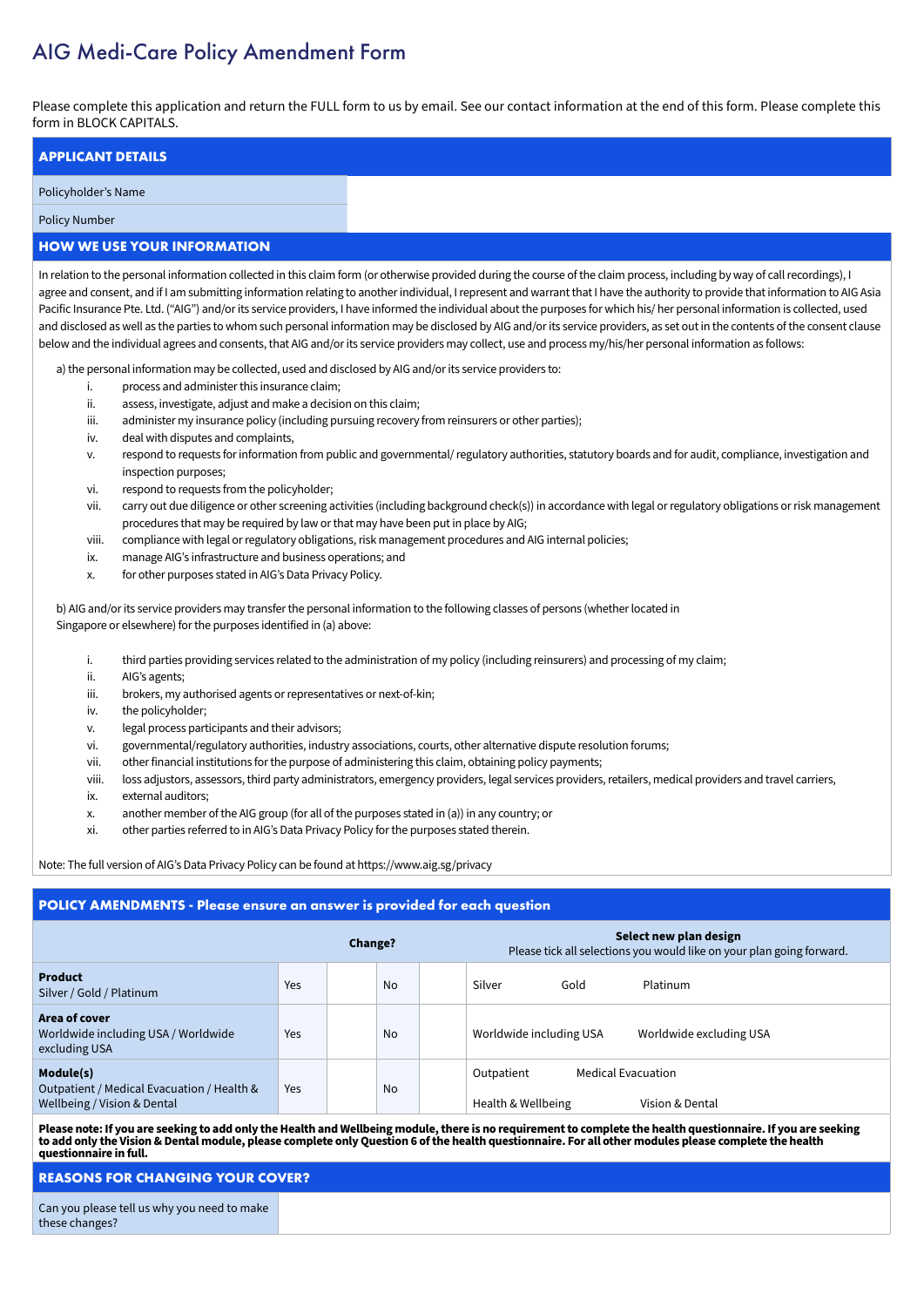| <b>DEDUCTIBLES AND COST SHARE</b>                                                                                                                                                                |     |       |       |  |               |  |         |  |            |  |           |  |
|--------------------------------------------------------------------------------------------------------------------------------------------------------------------------------------------------|-----|-------|-------|--|---------------|--|---------|--|------------|--|-----------|--|
| Deductible, cost share and out of pocket maximum amendments can only be made at renewal.                                                                                                         |     |       |       |  |               |  |         |  |            |  |           |  |
| <b>INTERNATIONAL MEDICAL INSURANCE CORE PLAN</b>                                                                                                                                                 |     |       |       |  |               |  |         |  |            |  |           |  |
| Do you wish to change your core deductible/cost share?<br><b>No</b><br><b>Yes</b>                                                                                                                |     |       |       |  |               |  |         |  |            |  |           |  |
| Choose your deductible                                                                                                                                                                           | \$0 | \$375 | \$750 |  | \$1,500       |  | \$3,000 |  | \$7,500    |  | \$10,000  |  |
| Then, select your cost share percentage                                                                                                                                                          |     |       |       |  | No cost share |  | 10%     |  | 20%        |  | 30%       |  |
| Choose your out of pocket maximum<br>(This is the maximum amount of cost share under International Medical Insurance plan you must pay in the event of a claim or claims per period of<br>cover) |     |       |       |  |               |  |         |  | \$2,000    |  | \$5,000   |  |
| <b>INTERNATIONAL OUTPATIENT</b>                                                                                                                                                                  |     |       |       |  |               |  |         |  |            |  |           |  |
| Do you wish to change your outpatient deductible/cost share?                                                                                                                                     |     |       |       |  |               |  |         |  | <b>Yes</b> |  | <b>No</b> |  |
| \$0<br>Choose your deductible<br>\$150<br>\$500<br>\$1,000<br>\$1,500                                                                                                                            |     |       |       |  |               |  |         |  |            |  |           |  |
| Cost share after deductible (a \$3,000 out of pocket maximum is applied to cost shares on International Outpatient)                                                                              |     |       |       |  |               |  |         |  |            |  |           |  |
| No cost share<br>10%<br>20%<br>30%                                                                                                                                                               |     |       |       |  |               |  |         |  |            |  |           |  |

| <b>POLICYHOLDER DETAILS</b>                                                                           |  |               |                   |  |             |                |  |  |                                |  |  |  |  |             |  |  |
|-------------------------------------------------------------------------------------------------------|--|---------------|-------------------|--|-------------|----------------|--|--|--------------------------------|--|--|--|--|-------------|--|--|
| <b>Title</b>                                                                                          |  |               | <b>First Name</b> |  |             | Other Initials |  |  | Surname                        |  |  |  |  |             |  |  |
| Height: Feet                                                                                          |  | <b>Inches</b> |                   |  | Centimetres |                |  |  | <b>Weigh: Stones</b><br>Pounds |  |  |  |  | Kilogrammes |  |  |
| Have you smoked, or used tobacco or nicotine replacement products in the last 12 months?<br>No<br>Yes |  |               |                   |  |             |                |  |  |                                |  |  |  |  |             |  |  |
| Other<br>If Yes, how many per day?<br>Less than 20 per day<br>20 or more per day                      |  |               |                   |  |             |                |  |  |                                |  |  |  |  |             |  |  |

| <b>BENEFICIARY 1 DETAILS</b>                                                                          |  |        |  |                   |                    |  |  |                      |                    |  |        |         |  |             |  |  |  |
|-------------------------------------------------------------------------------------------------------|--|--------|--|-------------------|--------------------|--|--|----------------------|--------------------|--|--------|---------|--|-------------|--|--|--|
| <b>Title</b>                                                                                          |  |        |  | <b>First Name</b> |                    |  |  | Other Initials       |                    |  |        | Surname |  |             |  |  |  |
| Height: Feet                                                                                          |  | Inches |  |                   | <b>Centimetres</b> |  |  | <b>Weigh: Stones</b> |                    |  | Pounds |         |  | Kilogrammes |  |  |  |
| Have you smoked, or used tobacco or nicotine replacement products in the last 12 months?<br>No<br>Yes |  |        |  |                   |                    |  |  |                      |                    |  |        |         |  |             |  |  |  |
| If Yes, how many per day?<br>Less than 20 per day                                                     |  |        |  |                   |                    |  |  |                      | 20 or more per day |  |        |         |  | Other       |  |  |  |

| <b>BENEFICIARY 2 DETAILS</b>                                                                          |  |                   |  |             |                |  |                                |                    |  |         |  |             |       |  |  |
|-------------------------------------------------------------------------------------------------------|--|-------------------|--|-------------|----------------|--|--------------------------------|--------------------|--|---------|--|-------------|-------|--|--|
| Title                                                                                                 |  | <b>First Name</b> |  |             | Other Initials |  |                                |                    |  | Surname |  |             |       |  |  |
| Height: Feet                                                                                          |  | <b>Inches</b>     |  | Centimetres |                |  | <b>Weigh: Stones</b><br>Pounds |                    |  |         |  | Kilogrammes |       |  |  |
| Have you smoked, or used tobacco or nicotine replacement products in the last 12 months?<br>No<br>Yes |  |                   |  |             |                |  |                                |                    |  |         |  |             |       |  |  |
| If Yes, how many per day?<br>Less than 20 per day                                                     |  |                   |  |             |                |  |                                | 20 or more per day |  |         |  |             | Other |  |  |

| <b>BENEFICIARY 3 DETAILS</b>                                                                          |  |        |  |                      |             |  |  |                                |                    |  |  |             |         |  |  |
|-------------------------------------------------------------------------------------------------------|--|--------|--|----------------------|-------------|--|--|--------------------------------|--------------------|--|--|-------------|---------|--|--|
| <b>Title</b>                                                                                          |  |        |  | <b>First Name</b>    |             |  |  |                                | Other Initials     |  |  |             | Surname |  |  |
| Height: Feet                                                                                          |  | Inches |  |                      | Centimetres |  |  | <b>Weigh: Stones</b><br>Pounds |                    |  |  | Kilogrammes |         |  |  |
| Have you smoked, or used tobacco or nicotine replacement products in the last 12 months?<br>Yes<br>No |  |        |  |                      |             |  |  |                                |                    |  |  |             |         |  |  |
| If Yes, how many per day?                                                                             |  |        |  | Less than 20 per day |             |  |  |                                | 20 or more per day |  |  |             | Other   |  |  |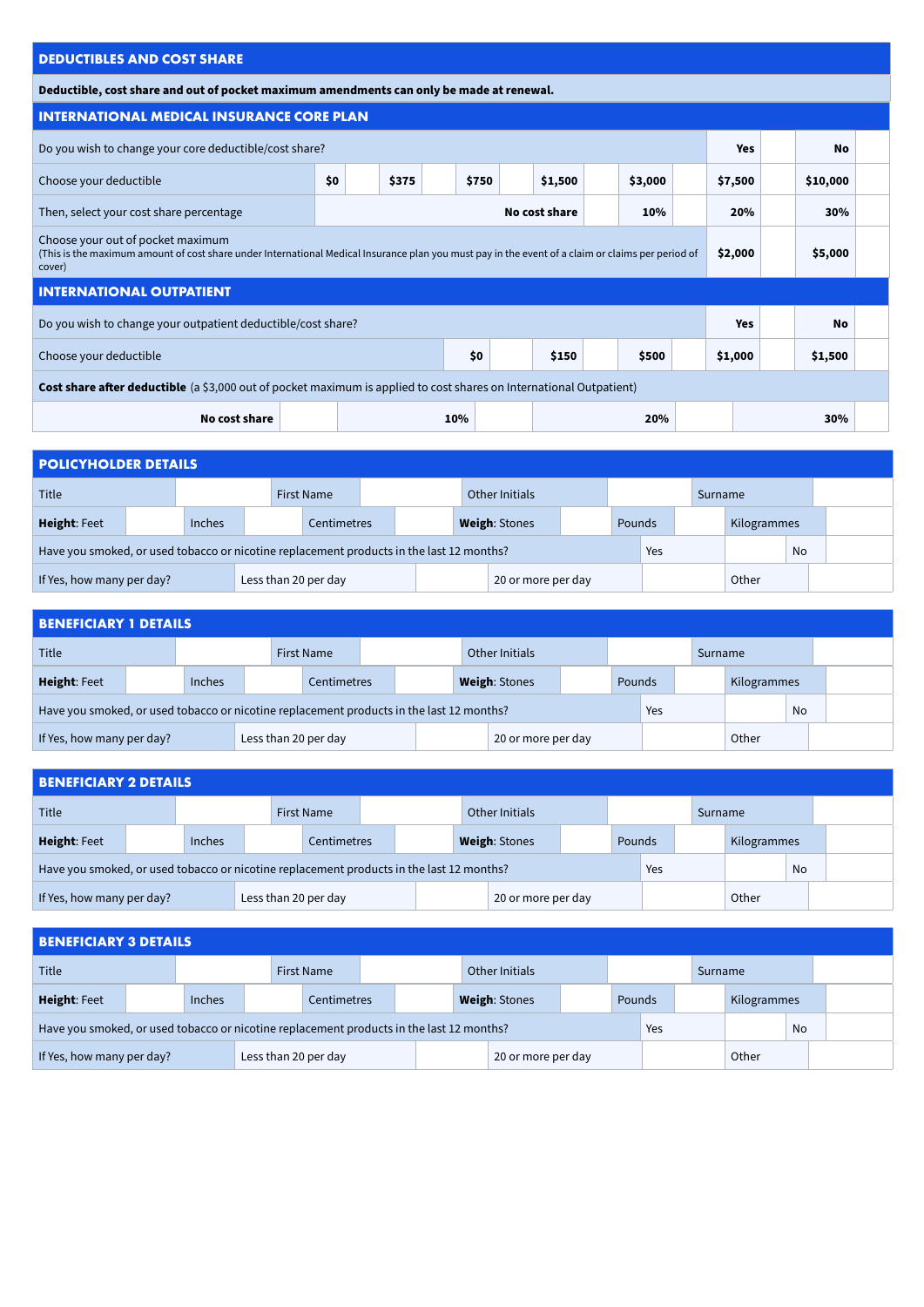#### **DECLARATION FOR ALL CUSTOMERS**

Please note - We require you to disclose every aspect of the medical history for the beneficiary. This includes telling us about any changes to any medical conditions, treatment or medication and any outstanding, ongoing or repeat medical tests that have been suggested.

If any beneficiary fails to inform us about a condition which we reasonably believe to have existed prior to the policy initial start date or the effective date of the change to the policy (whether the condition was already present, the beneficiary had symptoms, or taken advice from a medical practitioner); this could (subject to local law and regulation) result in us reducing the amount of any claims payment, which the beneficiary is due or in refusing to pay a claim or claims related to such condition altogether.

You warrant and represent that you have each beneficiary's consent to disclose the personal information, including the sensitive personal information (e.g. medical information) contained in this form to us. You confirm that each beneficiary is aware of their duty to take reasonable care to answer questions accurately, honestly, completely and to the best of their knowledge.

#### **(Please note that if you are declaring the above on another person's behalf, it is your obligation to keep evidence of the consent you are providing hereto of that person's actual declarations and consents.)**

| Consent obtained (internal use only) | Date |  |
|--------------------------------------|------|--|
| Policyholder's Signature             | Date |  |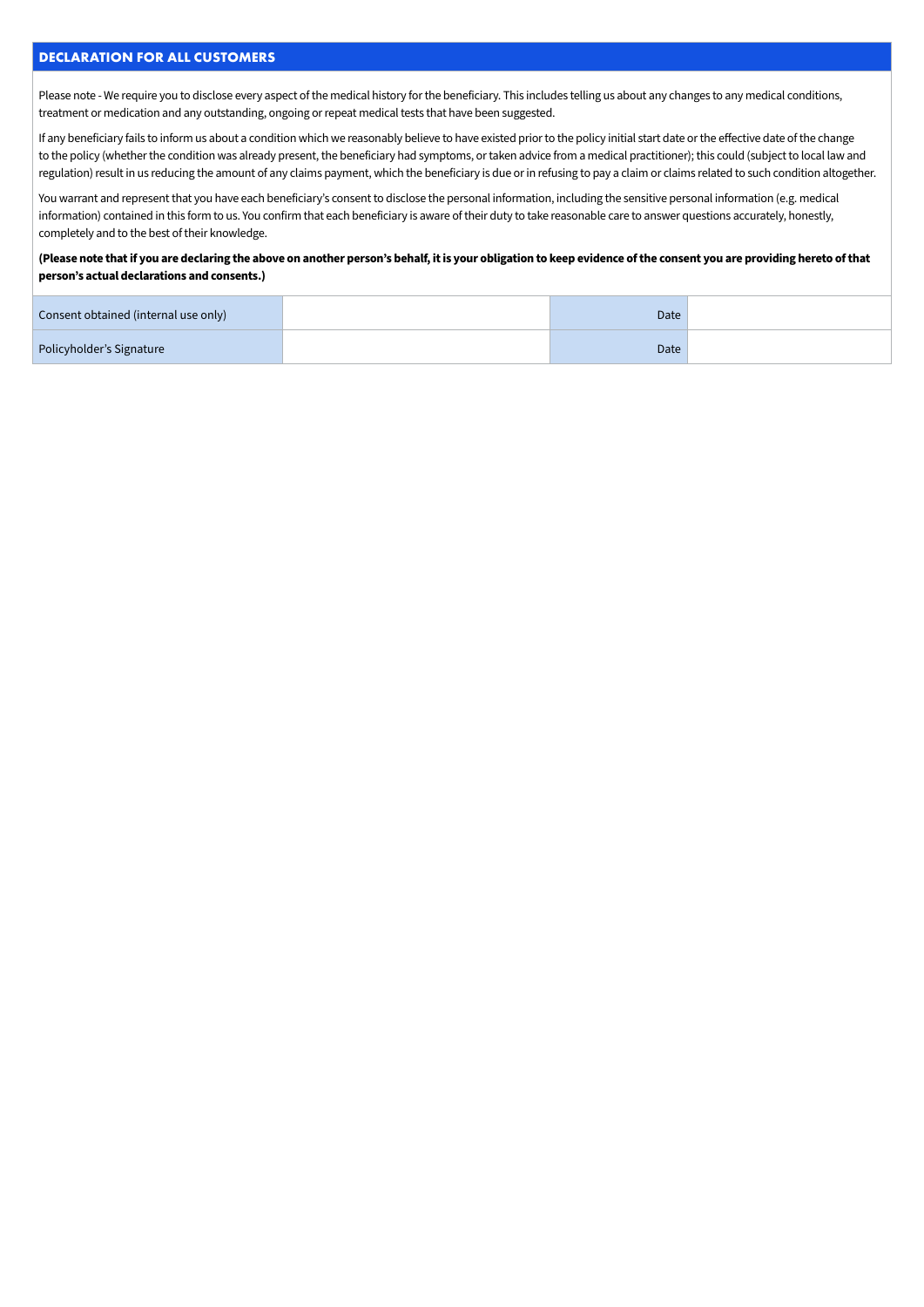#### **CONFIDENTIAL HEALTH QUESTIONNAIRE**

**You now need to provide information about the medical history of all beneficiaries. This includes any ongoing symptoms or conditions, any information disclosed during your initial application and any claims which you have incurred while on cover.** Depending on the medical history, we might need some further information before we can finalise cover.

Please read the following questions very carefully. Please take reasonable care to answer all questions honestly and fully. Careless misrepresentation could result in us reducing the amount of any claims proportionately; whereas deliberate or reckless misrepresentation could result in us rejecting claims, and/or cancelling cover. If you need help completing your application, please contact us. If you are unsure about the answer to any question you should make the enquiries necessary to allow you to provide an accurate answer.

|                |                                                                                                                                                                                                                                                                   | <b>Yes</b> | No |
|----------------|-------------------------------------------------------------------------------------------------------------------------------------------------------------------------------------------------------------------------------------------------------------------|------------|----|
| $\mathbf{1}$   | Has any beneficiary had symptoms of, been diagnosed with or had treatment for Cancer or Tumour, Heart Condition, Stroke, Brain or<br>Neurological Disorders, Diabetes, Hepatitis or any Musculo-skeletal condition?                                               |            |    |
| $\mathcal{P}$  | Has any beneficiary had symptoms of, been diagnosed with or had treatment for any Liver, Kidney or Lung problem, Gastrointestinal problem,<br>Urinary, Gynaecological or Prostate condition, Mental Health condition or any Drug or Alcohol misuse or dependence? |            |    |
| 3              | Apart from what you have already told us, is any beneficiary taking any medication or receiving any treatment for a medical condition?                                                                                                                            |            |    |
| $\overline{4}$ | Are any beneficiaries awaiting any test results, treatment or investigations or expect to have a review or follow up for any current or past<br>medical problem not already mentioned?                                                                            |            |    |
| 5              | Does anyone have any illness, condition or symptom not already mentioned? Please include details of any known or suspected issues whether<br>or not medical advice has been sought or a diagnosis reached.                                                        |            |    |
| 6              | Is any beneficiary experiencing any dental problems or symptoms, receiving or expecting to undergo any dental treatment?                                                                                                                                          |            |    |
|                | Is anyone on the plan currently pregnant?                                                                                                                                                                                                                         |            |    |

#### **ADDITIONAL HEALTH INFORMATION**

If you have answered "Yes" to any of the 7 Health Questions, please provide details below. If you are unsure that any details are relevant, please include them anyway. If you run out of space, please use the Additional Information section.

| Question<br>Number | Who has suffered<br>from this<br>condition? | What is the name of the illness<br>or medical problem. Where<br>applicable state the area of<br>the body affected? (e.g. left<br>arm, right foot) | When did the symptoms<br>occur and when did you last<br>have symptoms? | What treatment was<br>provided? (Include details<br>of medication and dates of<br>when treatment started and<br>ended) | What is the current status<br>of the illness or medical<br>problem? (E.g. ongoing,<br>complete recovery, recurrent<br>or likely to recur.) |
|--------------------|---------------------------------------------|---------------------------------------------------------------------------------------------------------------------------------------------------|------------------------------------------------------------------------|------------------------------------------------------------------------------------------------------------------------|--------------------------------------------------------------------------------------------------------------------------------------------|
|                    |                                             |                                                                                                                                                   |                                                                        |                                                                                                                        |                                                                                                                                            |
|                    |                                             |                                                                                                                                                   |                                                                        |                                                                                                                        |                                                                                                                                            |
|                    |                                             |                                                                                                                                                   |                                                                        |                                                                                                                        |                                                                                                                                            |
|                    |                                             |                                                                                                                                                   |                                                                        |                                                                                                                        |                                                                                                                                            |
|                    |                                             |                                                                                                                                                   |                                                                        |                                                                                                                        |                                                                                                                                            |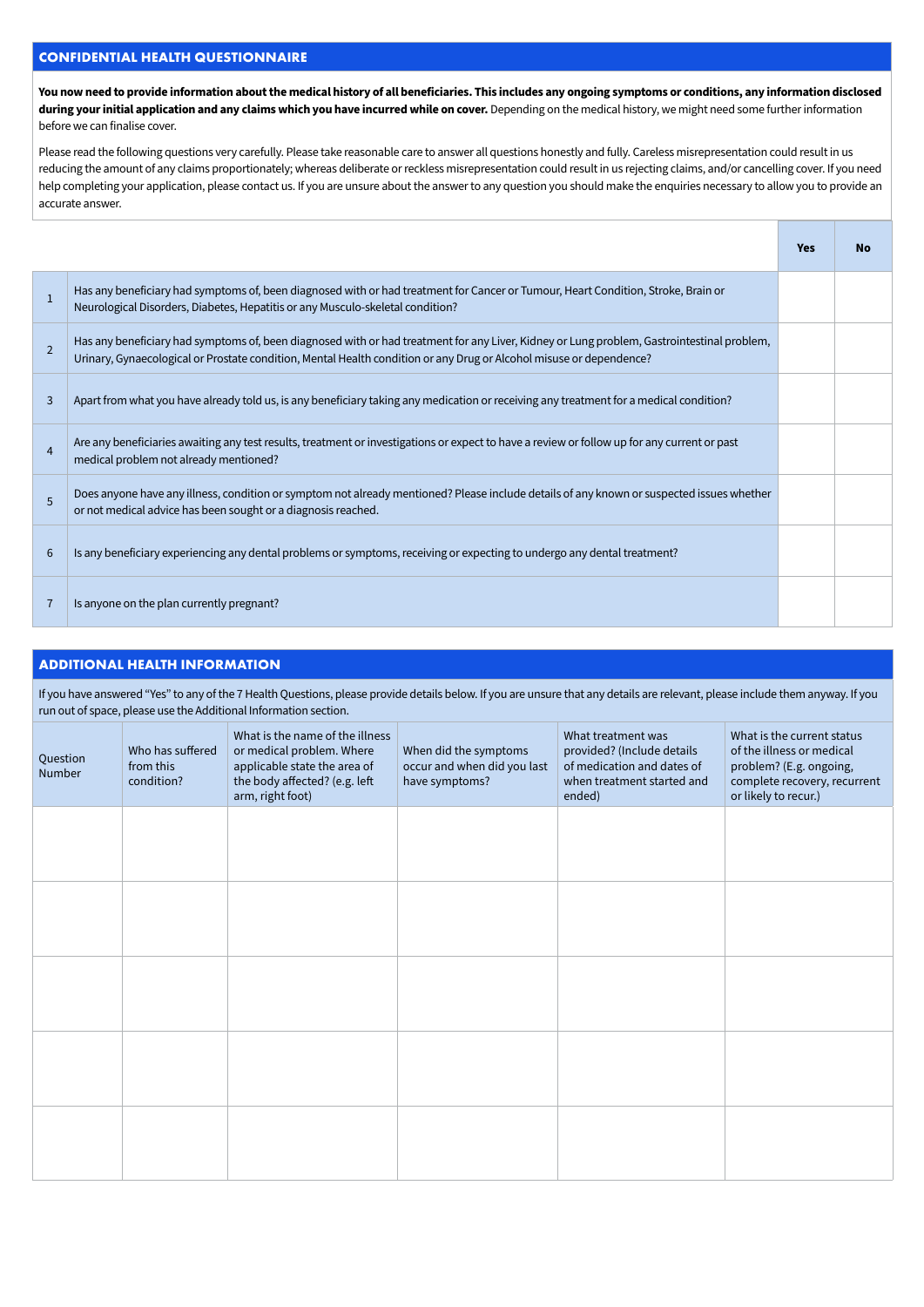#### Please return **ALL** pages of the form to [AIGCustomerCare@Cigna.com.](mailto:AIGCustomerCare%40Cigna.com?subject=)

AIG Medi-Care is underwritten by AIG Asia Pacific Insurance Pte. Ltd. and administered by Cigna Europe Insurance Company S.A.-N.V. Singapore Branch.

AIG Asia Pacific Insurance Pte. Ltd. (Registration Number: 201009404M), registered address 78 Shenton Way #09-16, AIG Building Singapore 079120. Tel: +65 6419 3000.

Cigna Europe Insurance Company S.A.-N.V. Singapore Branch (Registration Number: T10FC0145E), is a foreign branch of Cigna Europe Insurance Company S.A.-N.V., registered in Belgium with limited liability, with its registered office at 152 Beach Road, #33-05/06 The Gateway East, Singapore 189721. Tel: +65 6549 3636.

 "Cigna" and the "Tree of Life" logo are registered service marks of Cigna Intellectual Property, Inc., licensed for use by Cigna Corporation and its operating subsidiaries.

590896 AIG Medi-Care Policy Amendment Form October 2021